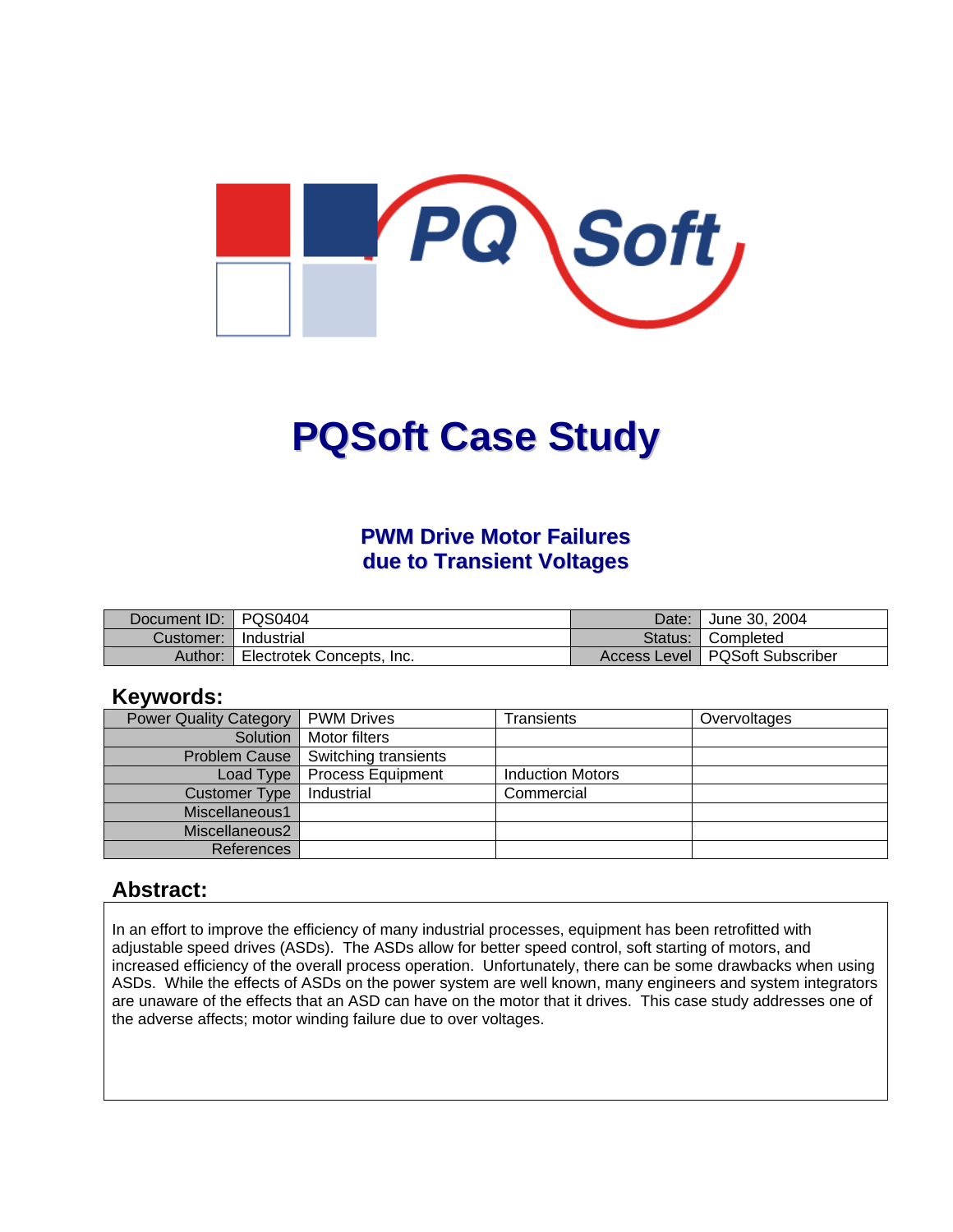# <span id="page-1-0"></span>**TABLE OF CONTENTS**

# **LIST OF FIGURES**

| Figure 6 - Simulated Phase-to-Phase Voltage at PWM Output Terminals with Damping Circuit7 |  |
|-------------------------------------------------------------------------------------------|--|

# **GLOSSARY AND ACRONYMS**

| ASD        | Adjustable-Speed Drive        |
|------------|-------------------------------|
| <b>PWM</b> | <b>Pulse Width Modulation</b> |
| VSL        | Voltage Source Inverter       |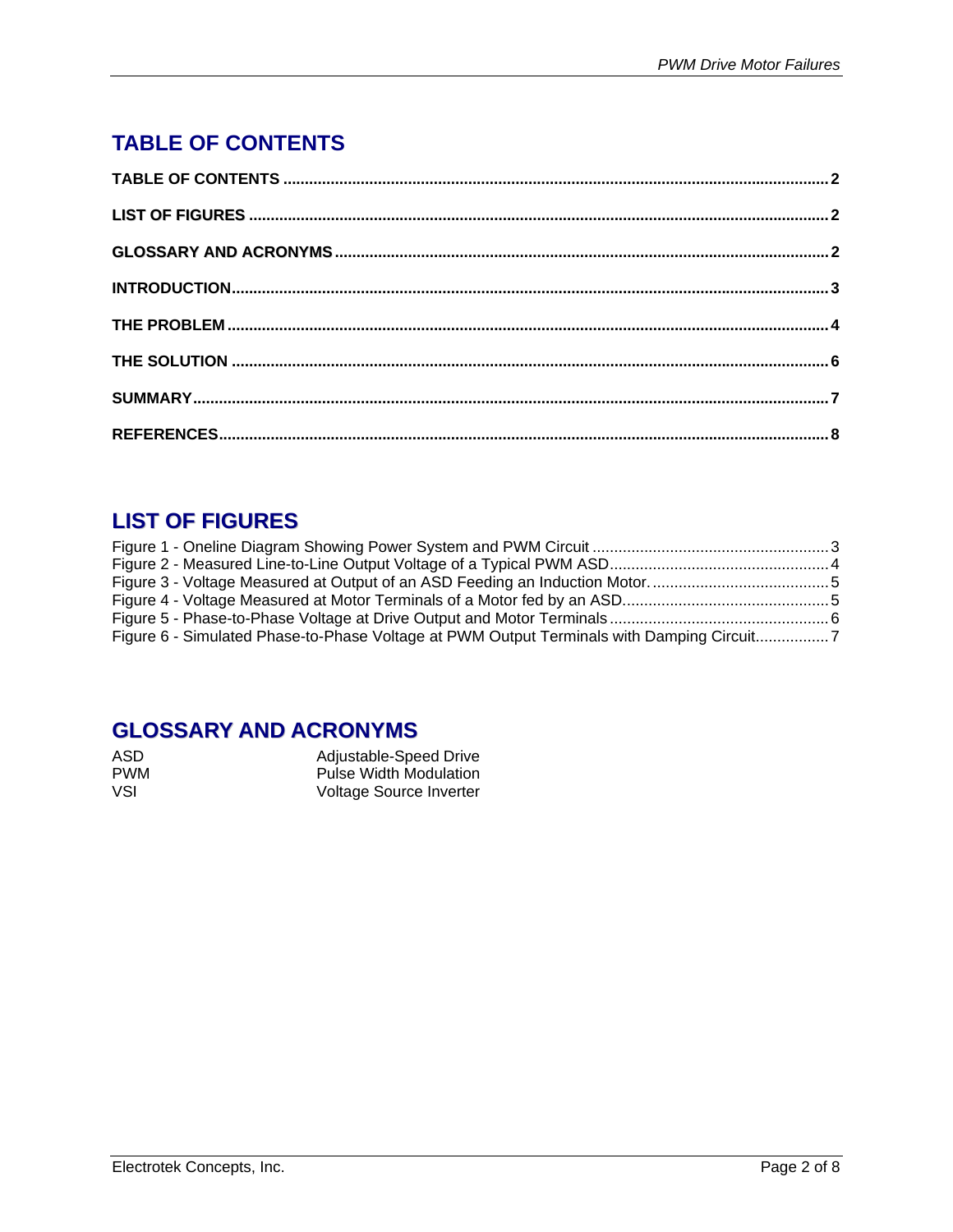# <span id="page-2-0"></span>**INTRODUCTION**

In general, ac motor ASDs can be divided into two basic categories according to the working principle of the drive circuitry:

- 1. Phase controlled front-end rectifiers, output current source inverter (CSI)
- 2. Uncontrolled diode-bridge rectifier front-end, dc link, and voltage source inverter (VSI)

Until the late 1980's, the inverters of large drives were Thyristor based with either forced-commutation or load-commutation. For CSI drives based on Thyristor or GTO devices, the inverter switching frequency was limited to several hundred Hz. This switching frequency implies that these devices have relatively high commutation losses and need a relatively long commutation period. Consequently, motors supplied by CSI drives will have less chance of seeing fast-front voltages and therefore, are not discussed.

Drives for most small and medium sized induction motors may utilize voltage source inverters (VSI) to provide variable frequency ac output. The common drive structure adopted by industry consists of an uncontrolled diode-bridge rectifier, dc link, and PWM VSI inverter as shown in [Figure 1.](#page-2-1) The dc link for the VSI type drive is basically a ripple smoothing capacitor. The inverter output waveform is generated by a series of step-like functions. Stray parameters of the circuit and commutation of switching devices from one phase to another prevent an ideal step-change in the output voltage. Steep-front waveform generation is one of the inherent characteristics of a high frequency operation voltage source inverter.

<span id="page-2-1"></span>

**Figure 1 - Oneline Diagram Showing Power System and PWM Circuit** 

Both frequency and magnitude of the output voltage are adjusted by controlling the inverter's operation. State of the art VSIs are based on IGBT technology. With IGBT devices, the inverter operates with a switching frequency ranging from tens of Hz to tens of thousands of Hz. [Figure 2](#page-3-1) illustrates the typical output voltage of a PWM drive. The switching frequency of the most commonly used PWM drives is in the range of 1000 Hz to 5000 Hz. The rise times of the pulses for IGBT VSIs can be on the order of 10µs to  $0.1 \mu s$ .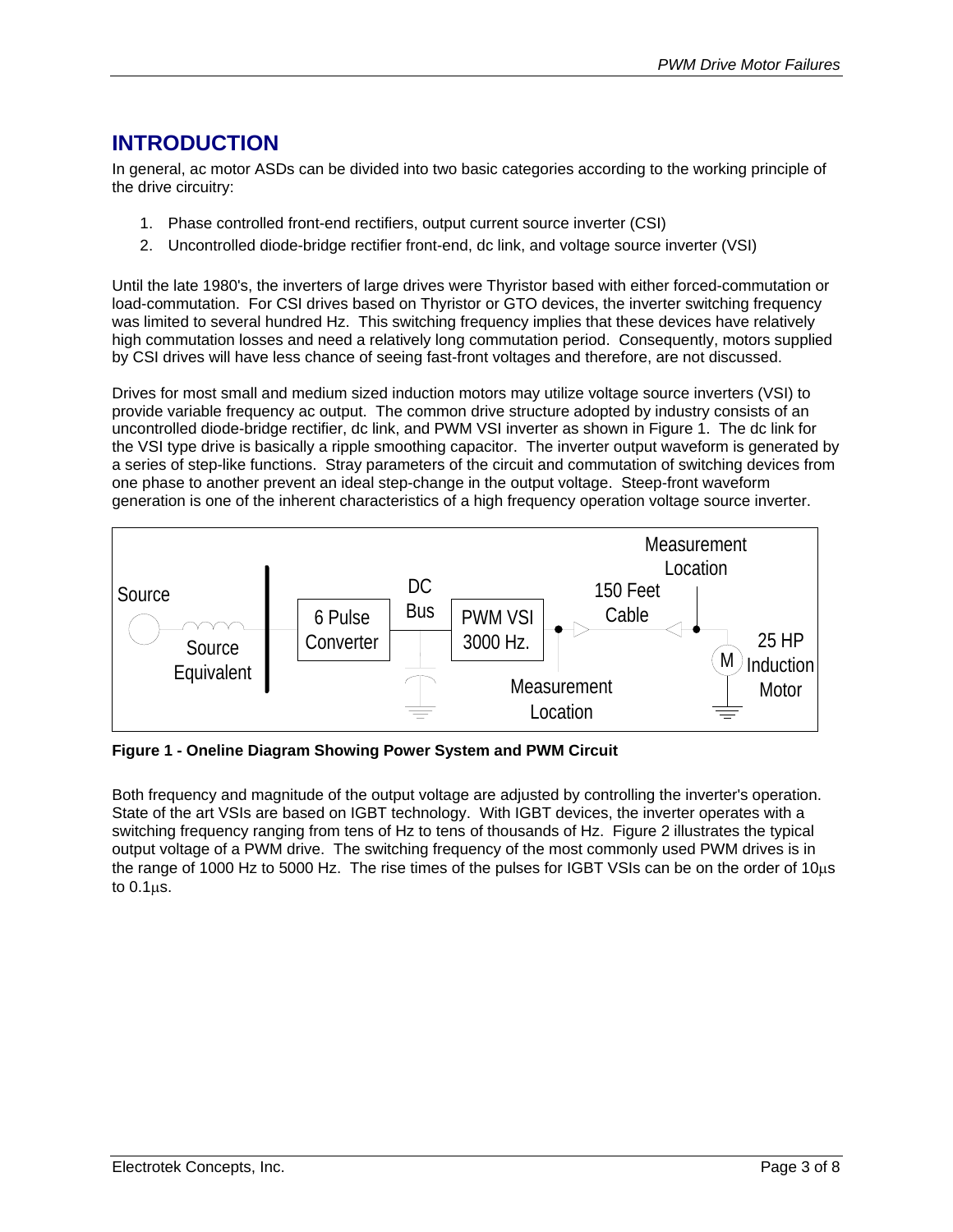<span id="page-3-1"></span><span id="page-3-0"></span>

**Figure 2 - Measured Line-to-Line Output Voltage of a Typical PWM ASD** 

# **THE PROBLEM**

The problem occurs on the output of the ASD at the drive terminals. The high switching frequency of IGBTs allows sophisticated PWM schemes to be implemented. One of the advantages of the high switching frequency inverter is the reduction of low order harmonics, which results in the reduction of the output filter requirements. However, this benefit can only be achieved under certain circuit conditions. Under some particular conditions, the fast changing voltage resulting from high frequency switching operation of IGBT VSIs can create severe insulation problems for an induction motor.

Machine insulation integrity is affected by the rate of change of voltage as well as the over voltage magnitude. A voltage with a high rate of change tends to be distributed along a motor's winding unevenly. This uneven distribution causes a significant over-stress across ending turns resulting in turnto-turn insulation failure. In practice, it is common for the drive and the motor to be separated by long lengths of cable. Usually, the characteristic impedance of the motor can be ten to one hundred times that of the characteristic impedance of the cable connecting the drive to the motor.

The most harmful effect of the PWM ASD output occurs when the connection cable is relatively long with respect to the wave front of an incidental voltage wave and when the ratio of characteristic impedance of the machine and the cable is high. In the worst case, an inverter output voltage pulse magnitude can be doubled at the induction motor terminals. [Figure 3](#page-4-1) illustrates one pulse transition as measured at the output of the ASD. [Figure 4](#page-4-2) illustrates several pulse transitions as measured at the terminals of an induction motor being supplied by an ASD. Notice the overshoot at the beginning and end of each pulse.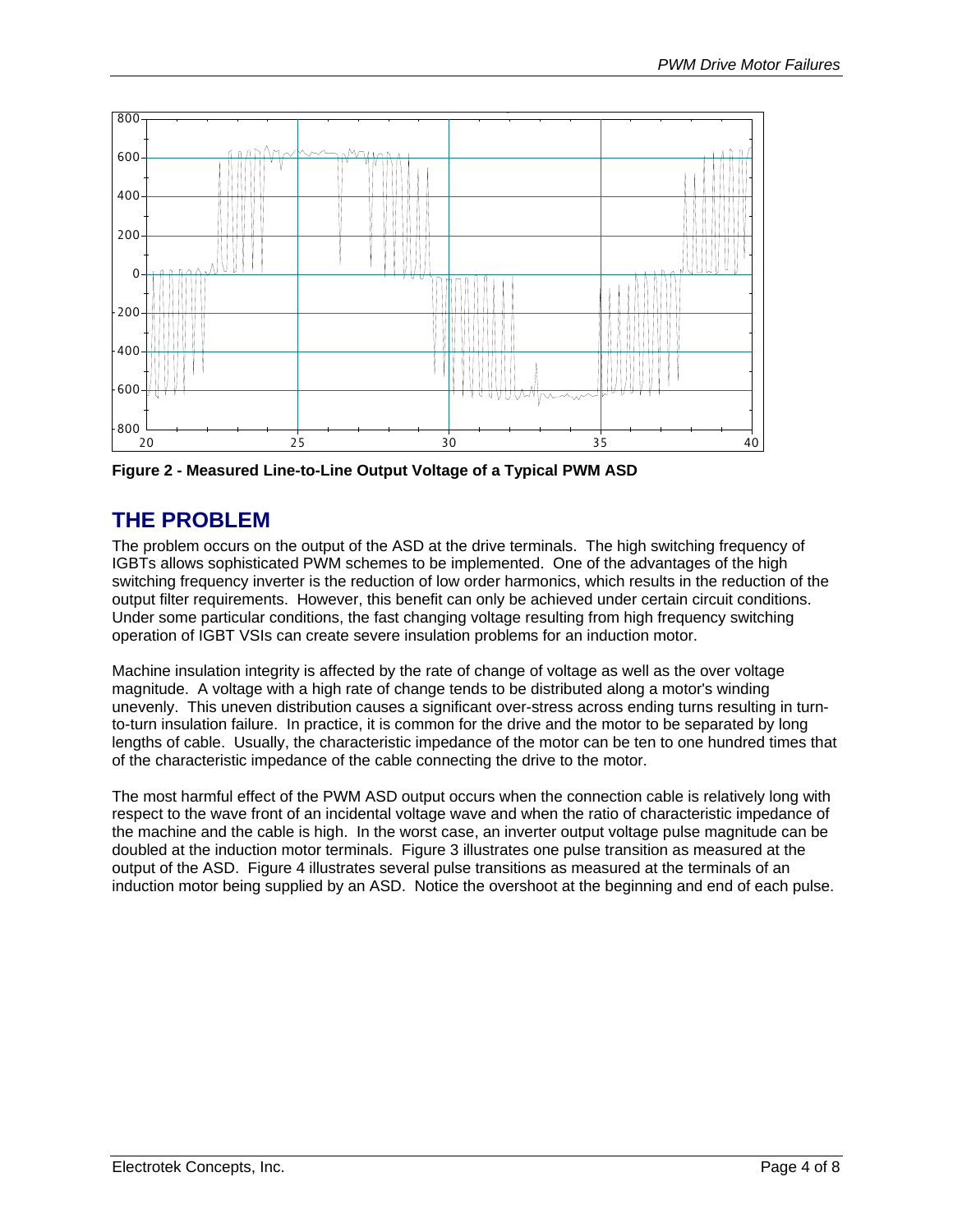<span id="page-4-1"></span><span id="page-4-0"></span>

**Figure 3 - Voltage Measured at Output of an ASD Feeding an Induction Motor.** 

<span id="page-4-2"></span>

**Figure 4 - Voltage Measured at Motor Terminals of a Motor fed by an ASD.**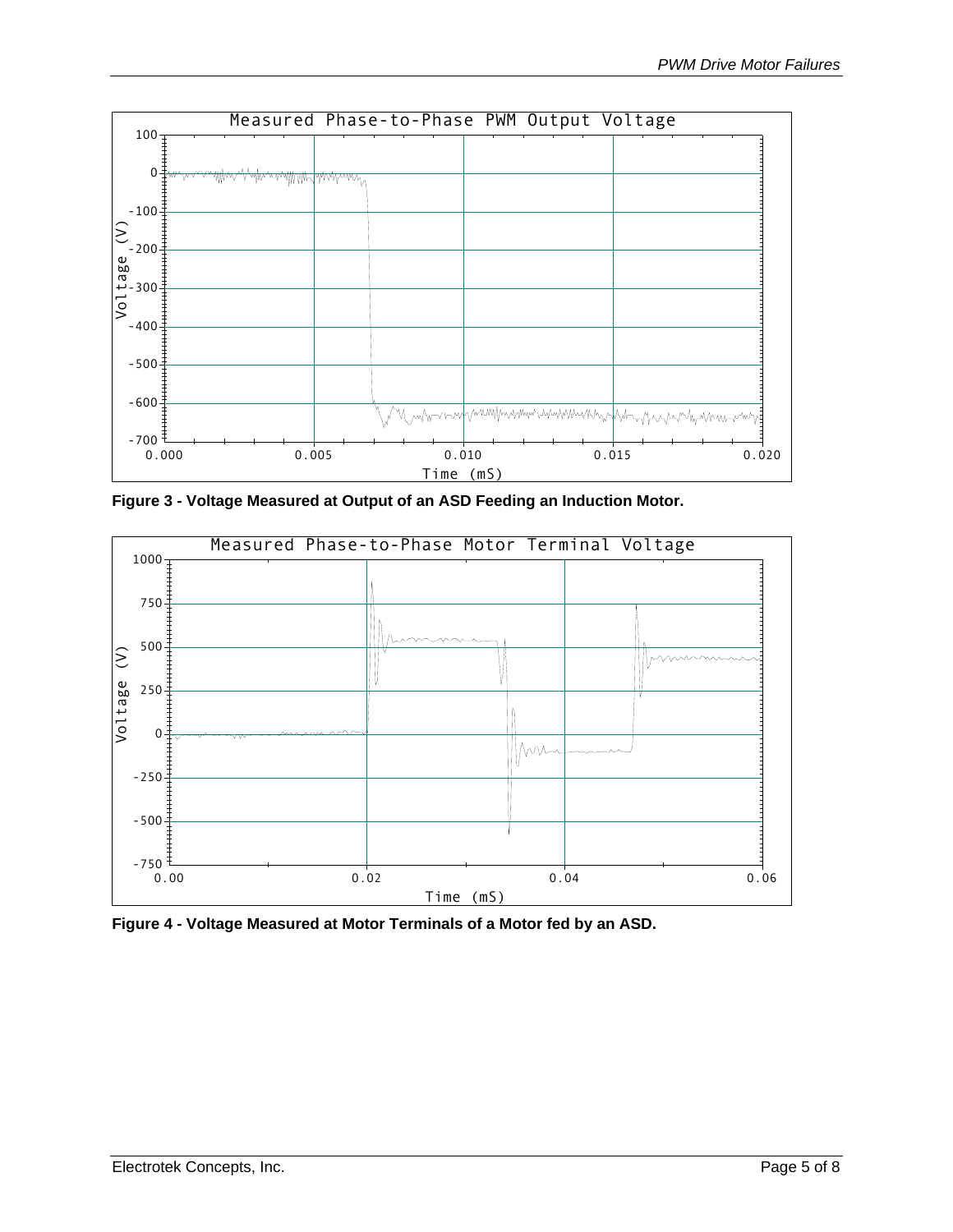# <span id="page-5-0"></span>**THE SOLUTION**

There are many potential mitigation techniques which might be employed to solve the over voltage problem at the motor terminals. With the proven EMTP simulation model, effectiveness of two promising solution methods were explored. These two methods are:

- 1. Install a line choke, in series with the connection cable, on the output of the PWM drive.
- 2. Install a capacitor, in parallel with the motor, at the motor terminals.

To evaluate the choke solution, a 5% (on the base of the 25 hp motor) inductor was inserted between the drive output and the connecting cable at the drive output terminals. The resulting phase-to-phase voltages at the drive output terminals and at the motor terminals are plotted together in. This ac output choke failed to control motor terminal over voltage as illustrated in [Figure 5.](#page-5-1)

<span id="page-5-1"></span>

**Figure 5 - Phase-to-Phase Voltage at Drive Output and Motor Terminals** 

The choke inductance did help to reduce the rate of change of the voltage seen by the motor. However, the choke created an extra circuit mesh which formed its current loop through the inverter source, choke inductance and cable equivalent capacitance.

The idea of installing capacitance at the motor terminal is initially drawn from the concept of matching the cable surge impedance with the characteristic impedance seen at the motor terminals. However, a precise matching of the impedance may require an amount of capacitance which is undesired for overall system consideration. Therefore, a compromise solution is to add some amount of capacitance to reduce the motor terminal characteristic impedance, and to introduce the proper level of damping to control the voltage overshoot. Based on this concept, three basic damping circuits can be used. They are:

- 1. An over damped circuit
- 2. A critically damped circuit
- 3. An under damped circuit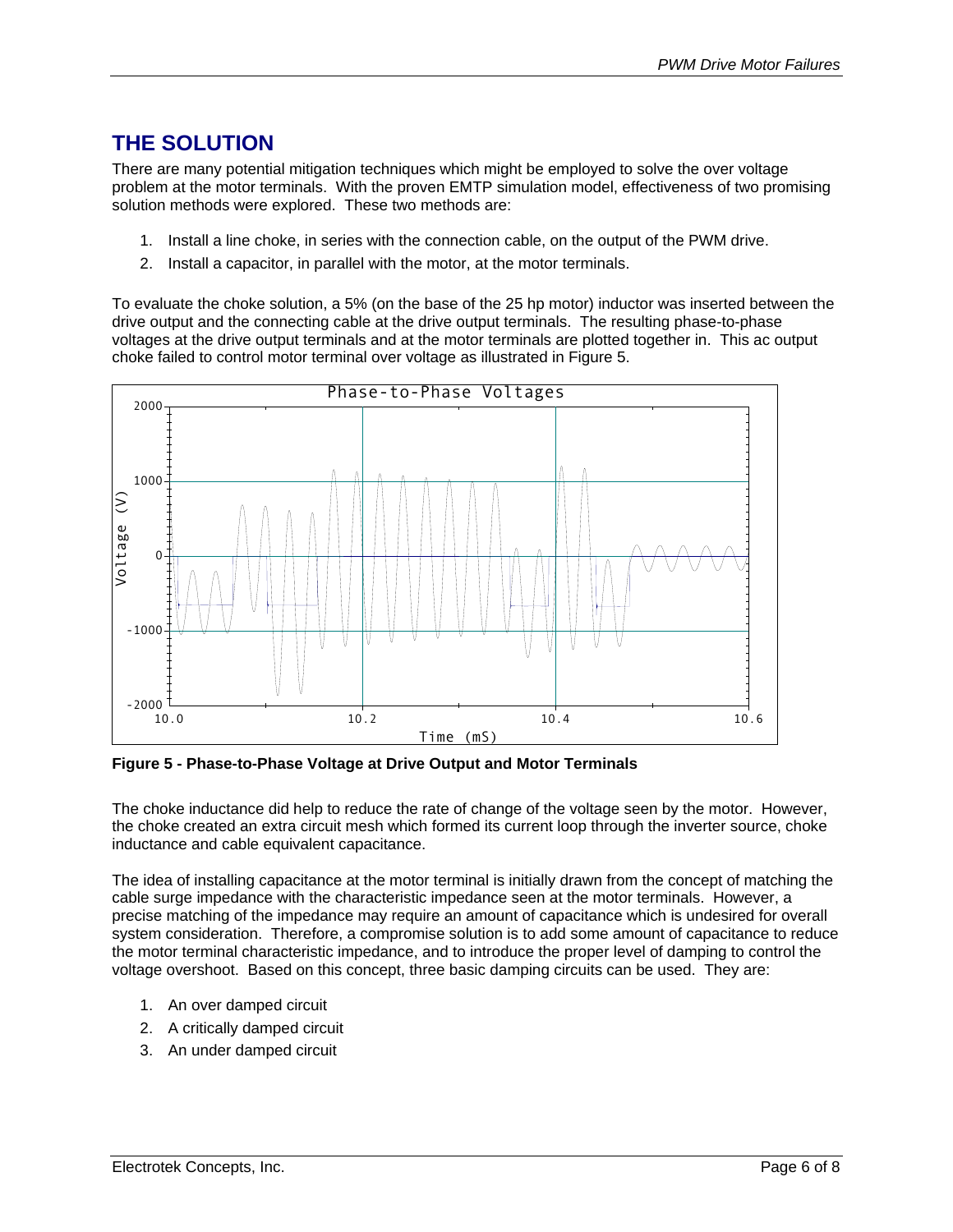<span id="page-6-0"></span>Each circuit includes a resistance in series with a capacitor. This series combination will be in parallel with the motor's windings. The EMTP simulations showed that the best results were obtained when a critically damped circuit was employed at a properly selected resonant frequency. This method assures that the pulse at the end of the cable more closely matches the pulse at the beginning of the cable.

Knowing the switching frequency of the PWM drive was 3000 Hz and based on practical experience, it was decided that a good resonant frequency for the damping circuit would be five times the switching frequency or 15,000 Hz. Using the inductance of the cable (0.027mH for 150 ft. of # 8 AWG) the value of the capacitance was calculated to be  $4.2\mu$ F and the damping resistance was selected to be 5.5 ohms. This circuit's damping resistance was calculated based on 15,000 Hz.

<span id="page-6-1"></span>

**Figure 6 - Simulated Phase-to-Phase Voltage at PWM Output Terminals with Damping Circuit** 

[Figure 6](#page-6-1) illustrates the effect that the introduced RC circuit has on the voltage at the motor terminals. The negligible over shoot in the voltage waveform illustrates that the circuit is slightly under damped. However, this approach does seem to have some merit. The high voltage reflection at the motor terminals is well under control and the over voltage is less than 1.2 per-unit. But, even more importantly, the steep front of the voltage pulse has been greatly reduced.

#### **SUMMARY**

When retrofitting induction motors with PWM ASDs, care must be taken in the length of the cable feeding the motor. Cases have been reported where a cable length as short as fifty feet caused a transients problem at the motor terminals. Conversely, there have been cases where the cable length was over 200 feet without adverse effects. If the problem is detected, an effective solution is to parallel an RC branch right at the motor terminals. Parameter selection for this RC branch is based on the drive circuit information and should be determined on case-by-case basis.

ASD manufacturers are now working with motor manufacturers to match drive duty motors to their drives. The ASD and motor come as a complete package. In fact, some motor manufacturers will not honor warranties for motors that are driven by PWM ASDs. And, in the case of new installations, require that the drive and motor be purchased as a package. The induction motors are designed to withstand the severe duties imposed on them by the high switching frequencies of the PWM drives.